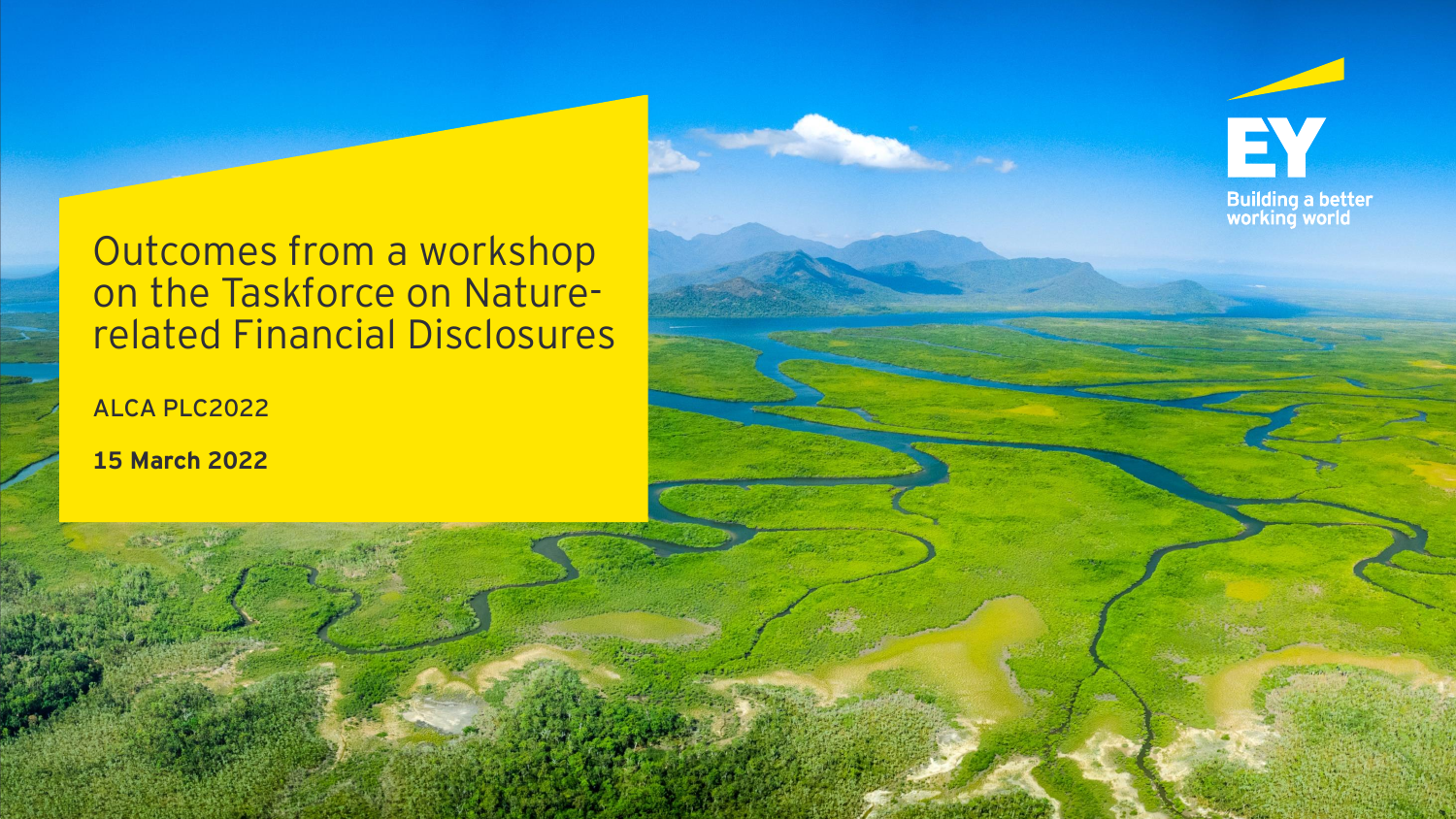### Background

- On 8 March 2022, EY facilitated a workshop as part of the ALCA PLC2022. The purpose of the workshop was to support participants to:
	- Understand nature loss, its drivers and recent action to improve nature outcomes
	- Understand drivers of increased corporate focus on nature loss and implications for the conservation sector
	- Understand the impact of the introduction of the TNFD
	- Explore the significance of the TNFD for private land conservation
- Following EY's presentation of content on nature loss, corporate focus and the TNFD, four questions were posed to the group via a Menti survey:
	- How does private land conservation support companies to improve nature outcomes?
	- What are the key barriers for private landowners to support companies to improve nature outcomes?
	- What action is needed to drive support for companies from the private land conservation sector?
	- How can ALCA best support engagement with companies on private land conservation activities?
- A summary of key findings on these questions are presented on the following page.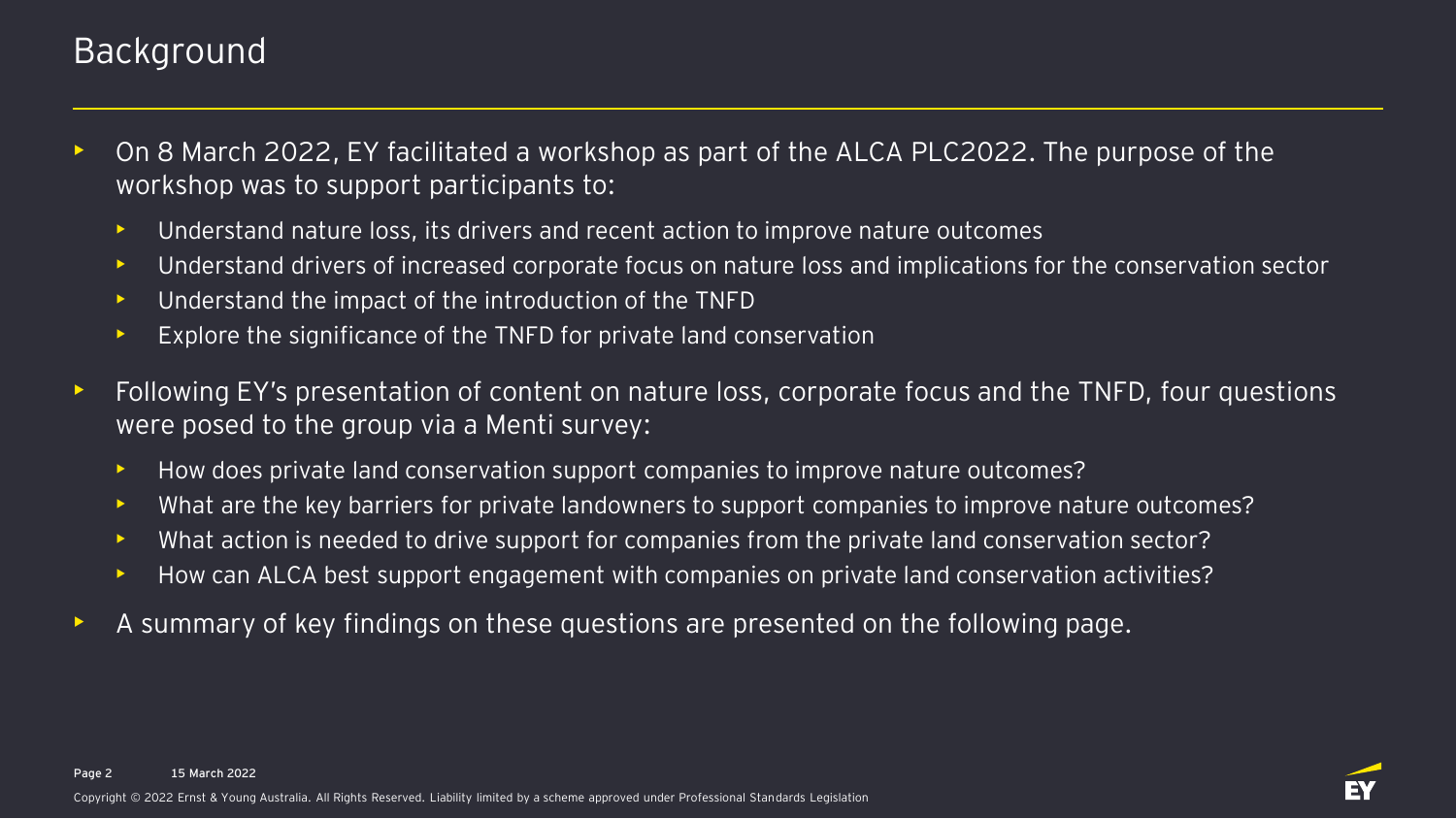## Key findings

#### **How does private land conservation support companies to improve nature outcomes?**

- Flexible land base that can be used for conservation
- Measurable, credible and transparent biodiversity improvement – particularly important for 'productive' land (e.g. agriculture)
- Opportunity for direct investment from companies
- Existing expertise and collaborative networks

#### **What action is needed to drive support for companies from the private land conservation sector?**

- Education- and capacity-building
- Frameworks and access to information, including common metrics which are simple, useful and efficient to measure
- Rigorous and independent monitoring of outcomes
- Improved access to investment
- Improved 'commodification' of conservation products
- Integrated approach (carbon, nature, culture, community)
- Synthesis of PLC outcomes in a form that is approachable and accessible to companies
- Need to balance concern of 'big players' entering the market and pushing out smaller organisation/individuals

### **What are the key barriers for private landowners to support companies to improve nature outcomes?**

- Establishing a common understanding, trust, language and goals in the context of a significant power asymmetry
- Appropriate and readily available compensation
- Cost and difficulty of assessing outcomes
- Nature outcomes are not currently a major priority for companies
- Difficulty in accessing investors and markets
- Complexity of options for private landowners
- High-start up costs for landowners (money, time and knowledge)
- Lack of confidence that companies are genuinely targeting positive outcomes (i.e. not 'greenwashing')

#### **How can ALCA best support engagement with companies on private land conservation activities?**

- Platform for collaboration, network, education and communication
- Bring companies, landowners, governments and NGOs together
- Facilitate a vision for high-quality markets and partnership models
- Share the success of the PLC sector with the corporate world
- Provide information to support landowners and corporates
- Support industry initiatives to shape investment at the \$ trillion scale